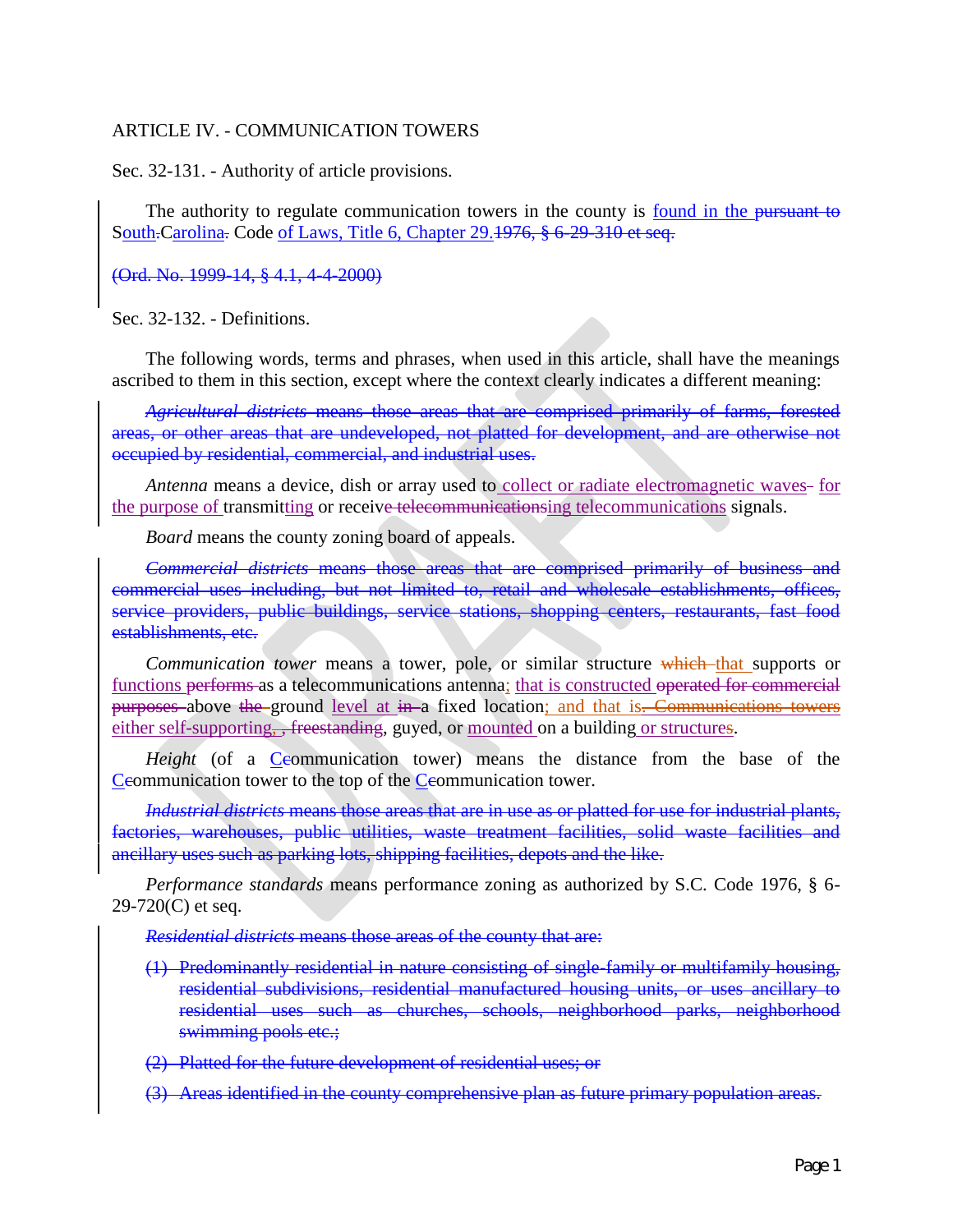*Stealth tower* means a Ceommunication tower designed and installed in a manner such that the antenna, supporting apparatus and associated structures are aesthetically and architecturally complimentary and appropriate with regard to an existing structure or immediate environment in which the Ceommunication tower is located. Examples include, without limitation, church steeples, bell towers, flagpoles, etc.

*Telecommunications* (as defined in the Federal Telecommunications Act of 1996) means the transmission, between or among points specified by the user, of information of the user's choosing, without change in the form or content of the information as sent and received.

(Ord. No. 1999-14, § 4.2, 4-4-2000)

**Cross reference—** Definitions generally, § 1-2.

Sec. 32-133. - Communications tower and antenna permitted.

- (a) *Determination by Community Development Director or his designated staff representative (collectively "Director" planning director.* All applications for tower placement must be submitted to the county planning Ddirector for review. Applications must be complete and shall include all of the materials required by this article (application requirements) and must meet all applicable requirements and/or conditions in this article before an application will be processed. Incomplete applications will be returned to the applicant. Under the following circumstances, the  $\frac{\text{planning}}{\text{D}}$   $\frac{\text{D}}{\text{D}}$  director may administratively approve applications for placement of towers and associated antennas:
	- (1) As a Ceommunication tower and/or antenna in any district co-located on existing towers or structures.
	- (2) As co-locations, reconstruction or new construction in any district within the footprints of existing electric utility company transmission line towers (such as Duke Power Company transmission line towers).
	- (3) As co-locations on existing electric utility company transmission line towers (such as Duke Power Company towers) which increase the height of the towers by no more than 20 feet.
	- (4) As stealth towers in any district designed and installed in such a way so as not to detract from or conflict with surrounding uses.
	- (5) As a tower in a site preselected by the  $\overline{\text{B}}$ board as a recommended location based upon the county's county-wide Ceommunication tower site study.
	- $(6)$   $-As$  an Individual Ceommunications tower and associated antennas that do not exceed 4575 feet in total height in residential districts or 75 feet in commercial/industrial or agricultural districts.

Applications approved by the  $\frac{\text{planning}}{\text{d} \text{Direct}}$  must comply with all other requirements of this article. The **planning dD**irector may refer any application to the **B**board for final review and approval as a special exception.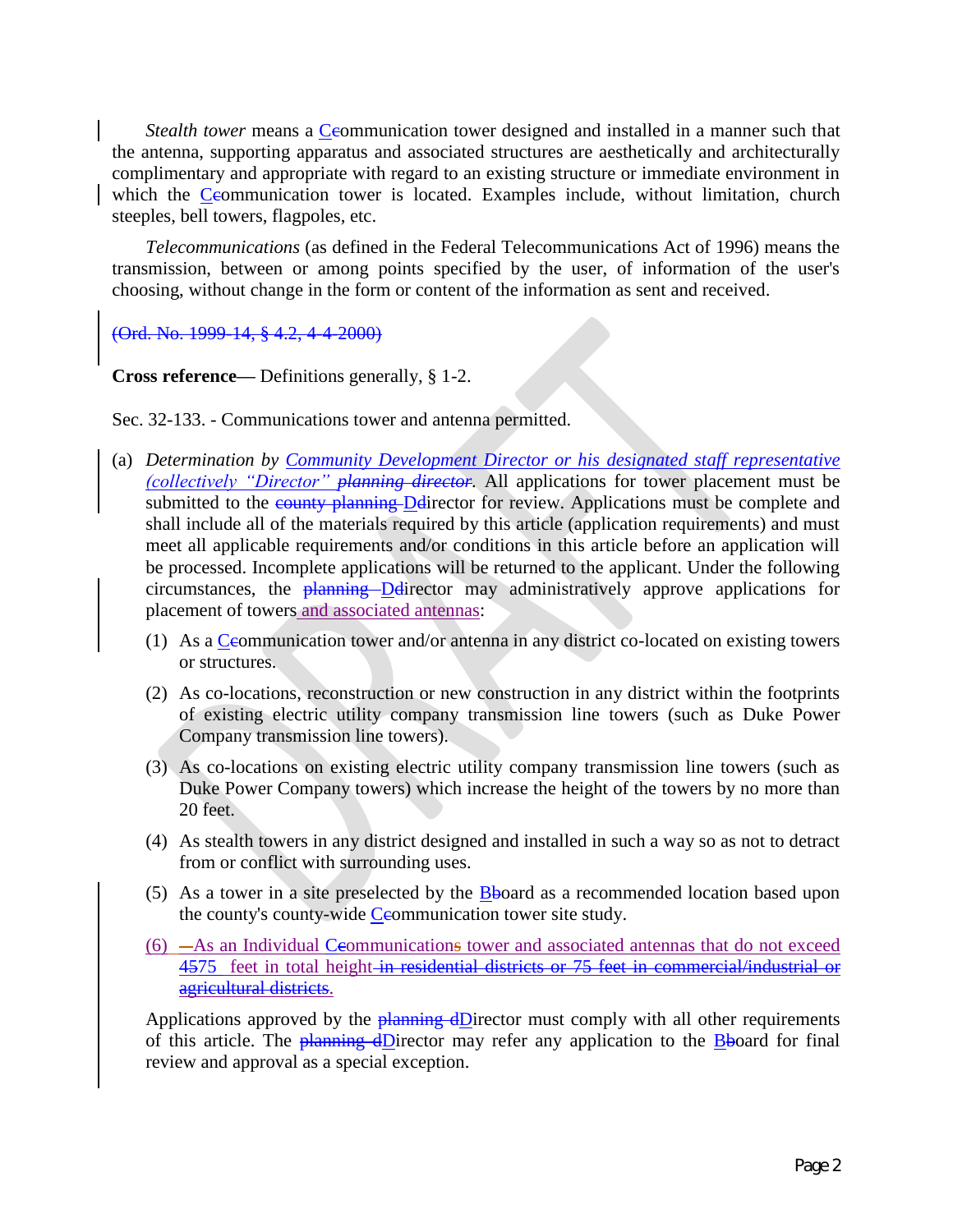See the Zoning Use Matrix found in Chapter 38 of the Oconee County Code of Ordinances for Communication tower citing restrictions as applied to various "districts."

- (b) *Special exceptions granted by the BBoard.* Other than as permitted by Section 32-133 (a), Communication towers are permitted in the county for use only as a special exception. Applications for tower construction as are subject to review and approval by the Board. Priority in approving additional telecommunications facilities in the county shall be given to the:
	- (1) Co-location on existing towers or structures, including electric utility company transmission line towers;
	- (2) Reconstruction of, or new construction within the footprints of existing electric utility company transmission line towers;
	- (3) New construction meeting the requirements of this article and proposed for location at a preselected site based upon the county's county-wide communication tower site study.

Only when these possibilities have been exhausted or when it can be demonstrated by an applicant that the alternatives are not technically feasible to provide adequate coverage for the county, or when it can be documented by the applicant that the cost of the proposed lease for a site or location is more than 20 percent above the prevailing rate of leases in comparable Metropolitan Statistical Areas (M.S.A.'s) in the southeast, shall other sites be considered for approval. Communication to Towers approved by the  $B$ board in Residential districts, as defined in O.C. Code § 38-10.7 shall be constructed as stealth designs. Towers in other districts may, at the discretion of the Bboard, be required to be constructed as a stealth design depending on the impact of the tower on the surrounding area. Communication towers are not permitted in locally designated historic districts or within 1,000 feet of the right-of-way of Scenic U.S. Highway 11.Under no circumstances are communication towers permitted in locally designated historic districts. Under no circumstances may communication towers be built within 1,000 feet of the right-of-way of Scenic U.S. Highway 11.

- (c) *Appeals to the Bboard.* Whenever there is an alleged error by the planning Ddirector in an order, requirement, decision, or determination, an applicant may request a hearing before the  $\frac{\text{B}}{\text{A}}$ board. The  $\frac{\text{B}}{\text{B}}$ board has the authority to correct, reverse, or uphold the decision of the planning-Ddirector.
- (d) *Time limit for determination*. Failure of the **planning-D**director to act within 45 days from the date of the submission of a properly completed application, unless extended by mutual agreement, may be considered by applicant to be a denial of a permit and may be appealed to the Bboard.
- (e) *Co-locations.* Co-locations on existing Ceommunication towers or other structures such as existing electric utility company towers which do not increase the height of the existing Ceommunication tower or structure are strongly encouraged. Co-locations, construction of freestanding structures (such as monopoles) which are located within the footprint of the existing tower or reconstruction of existing towers, any of which increase the height of the existing tower by more than 20 feet may be approved by special exception if they do not exceed the total tower height permitted in section 32-136. All new towers shall be designed to accommodate the principal provider and at least two additional carriers. At the discretion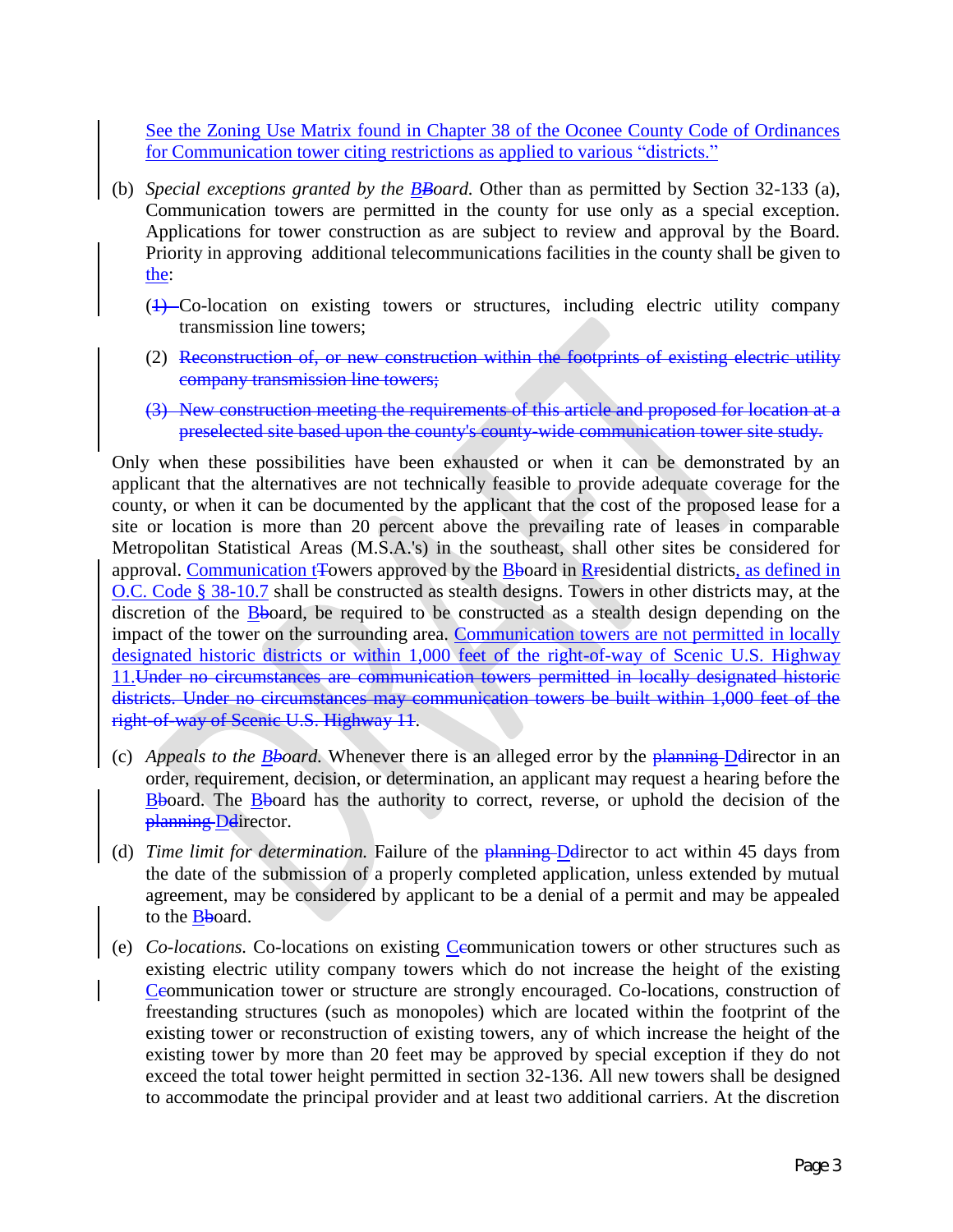of the Bboard, new stealth towers shall also be designed to accommodate additional carriers. The county, prior to final approval, must be satisfied that the Communication tower does makes reasonable accommodations for an additional user. The applicant shall make unused tower space available at fair market value.

(Ord. No. 1999-14, § 4.3, 4-4-2000)

Sec. 32-134. - General requirements.

- (a) *Illumination.* Communication towers shall be illuminated only as required by the Federal Communication Commission (FCC) and/or the Federal Aviation Administration (FAA).
- (b) *Color.* Communication towers shall only be painted with a gray, non-reflective paint unless otherwise required by state or federal regulations.
- (c) *Signs.* A single sign, two square feet in size which included the names of the companies operating the equipment and a phone number for emergencies shall be displayed in a visible location on or near the Ceommunication tower. This sign shall be in addition to any signage requirements set by state and federal regulators. No commercial advertising of any type may be attached to a Ceommunication tower.
- (d) *Removal.* A Ceommunication tower which use has been discontinued for a continuous period of one year, shall be removed within 120 days of the date of the end of such period. Companies must notify the county within 30 days if telecommunications cease operations at a tower or antenna. All structures, fencing, screening and other improvements must be removed, and the site must be returned to its original condition at the company's expense.
- (e) *Security*. A self-supporting freestanding *Ceommunication* tower and associated structures shall be appropriately secured by means of a wall, fence, or other device at least eight feet in height and installed an appriopriate distance from the outer edge of the Communication tower at all points (collectively "Security Fencing").
- (f) *Screening.* The purpose of this subsection is to establish control for the visual quality of Ceommunication towers from the ground level. A Ceommunication tower, as pertains to this subsection, includes the tower, and the land, and everything within the required Ssecurity Ffencing including any other building and equipment. The screen shall be a minimum depth of ten feet of land surrounding the tower except for one service access. An appropriate plant material screen shall be evergreen plants of a quality and planted in accordance with the standards of the American Nurserymen Association that are indigenous or native to the county area. Such plantings shall be appropriately spaced and of such a size so as to achieve a dense screen with a minimum height of six feet within a three-year period from erection of a tower. Additional screening with deciduous or evergreen trees is desirable and encouraged. Existing trees shall be preserved unless a waiver has been granted by the  $\frac{\text{planning d}D}{\text{rector}}$ to selectively cut specified trees. If in extreme or unusual situations and where it is proven impossible to properly construct the plant material screen, the planning dDirector may grant permission to construct the security fence as a solid masonry wall, either brick or stuccotype finish with a minimum height of six feet above ground level and constructed in accordance with applicable construction codes. A certificate of occupancy shall not be issued by the county codes department until the required planting is completed. When the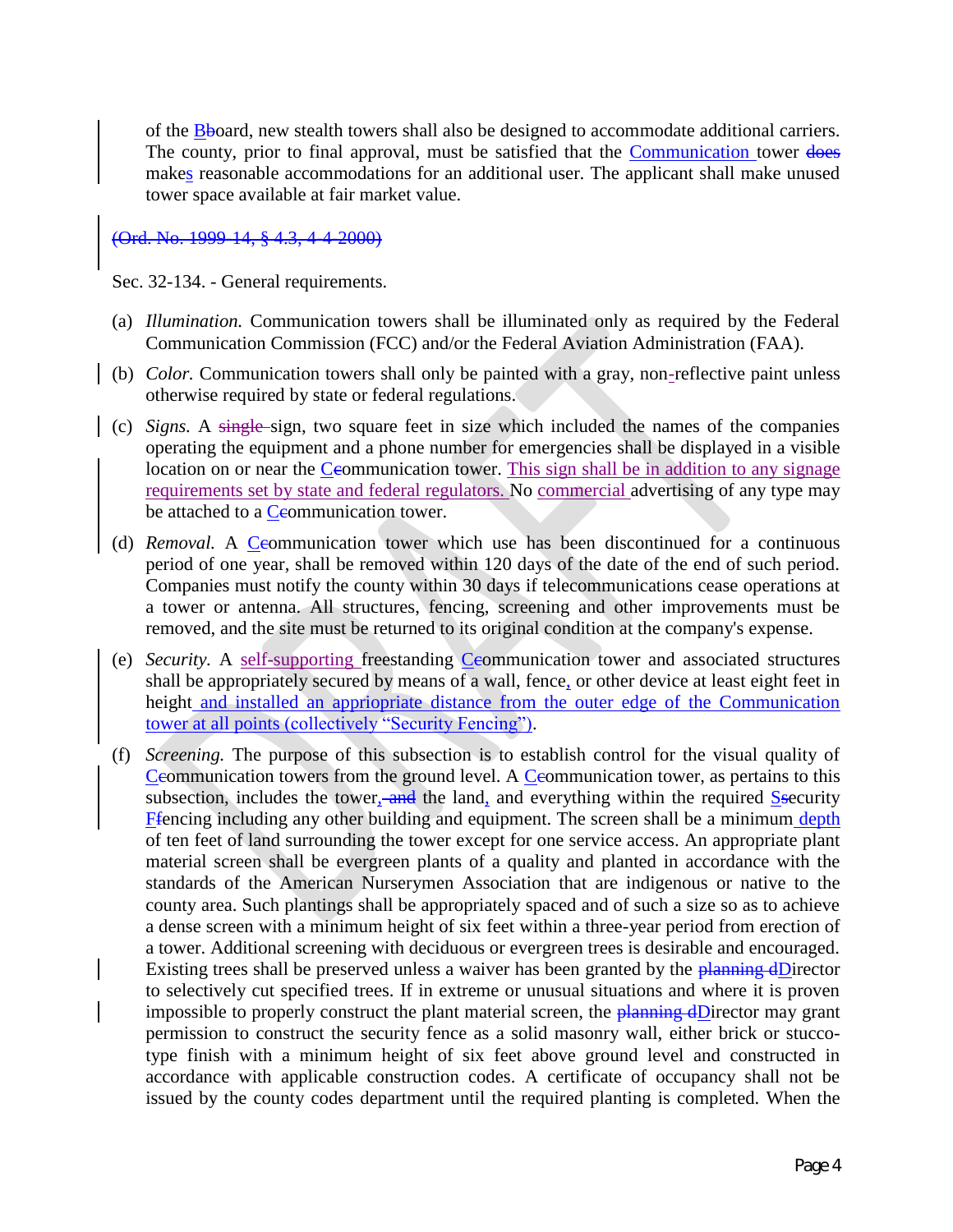occupancy of a structure is desired prior to the completion of the required planting, a certificate of occupancy may be issued only if the owners or developers provide to the county a form of surety satisfactory to the county attorney and in an amount equal to 125 percent of the costs of the remaining plant materials, related materials, and installation (with the costs agreed to by the planning dDirector or designee). The form of the surety shall be in conformity with the land development regulations for the county. All required plantings must be installed and approved by the first planting season following issuance of the certificate of occupancy or the bond will be forfeited to the county. The owners and their agents shall be responsible for providing, protecting, and maintaining all required plant material in healthy condition, replacing unhealthy or dead plants within one year or by the next planting season, whichever comes first. Replacement material shall conform to the original intent of the approved plan.

- (g) Tower *Antenna capacity; wind load*. The *Ceommunication tower shall be designed to* withstand winds in accordance with ANSI/EIA/TIA 222 (latest revision) standards based on the wind load presented by antenna, feedlines, and other associated hardware to be supported by the Communication tower. Certification from a structural engineer registered in the state shall constitute proof that such standard has been met.
- (h) *FCC authorization license.* The owner of the antenna and transmission/reception equipment to be installed on the a-Ceommunication tower shall possess either a valid FCC license/construction permit or a statement establishing for FCC -forcompliance for the proposed operation.activity, or at the discretion of the board, the owner shall provide other substantial documentation in lieu of FCC licensing proving to the board that the owner has a verifiable history of satisfactory communications tower construction and operation.
- (i) *Design for multiple use.* A new *Ceommunication tower shall be designed to accommodate* additional antennae as provided for elsewhere in this article.
- (i) *Safety codes.* A Ceommunication tower shall comply with all applicable health, nuisance, noise, fire, building and safety code requirements.
- (k) *Distance between towers*. A proposed *C*eommunication tower in excess of 100 feet<sup>2</sup> shall not be permitted within 1,300 feet of an existing Ceommunication tower in excess of 100 feet<sup>2</sup> in height unless the applicant certifies to the Bboard that the existing communication tower does not meet applicant's structural specifications and applicant's technical design requirements, or that a co-location agreement could not be obtained.
- (l) *Application of county land use regulations.* Land development regulations and other performance standards shall apply to the use, unless otherwise provided in this article.
- (m) *Minimum setbacks.* A Communication tower Minimum setbacks of communication tower (not including guy anchors) must be, at a -minimum, setback as follows: $\alpha$  minimum distance equal to one foot horizontally for every one foot in height plus 50 feet from:
	- (1) A distance equal to the total height of the Communication tower from all property lot lines.All lot lines of residential or commercial property.
	- (2) A distance equal to the total height of the Communication tower from t<sub>T</sub>he nearest point of any structure meeting minimum standards for human occupation as put forth in applicable building codes adopted by the county.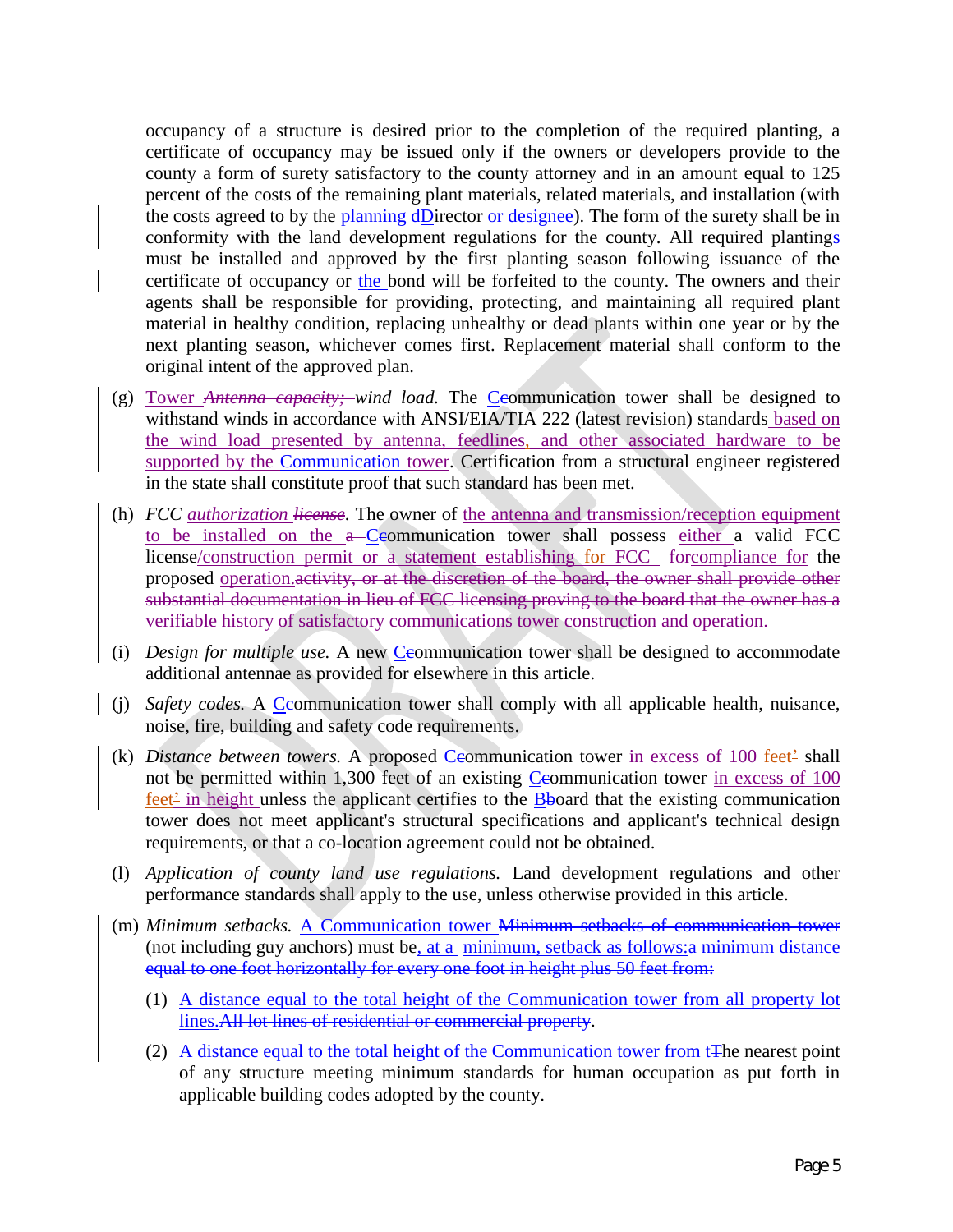- (3) Properties or districts designated historic.
- $(34)$ A distance equal to the total height of the Communication tower from any pProperties containing churches, schools, colleges, children's homes and shelters, hospitals and nursing homes; except that Ceommunication towersfacilities which meet the definition of Sstealth tower in section 32-132 may be permitted by special exception on these properties.
- $(45)$  A distance equal to the total height of the Communication tower from t<sub>The right-of-way</sub> of all streets and roads.
- (5) A Communication tower may not be sited (1) within a distance equal to two hundred and fifty (250) feet of the boundary of a history district; (2) on or within 250 feet of a structure that is a designated a National Historic Landmark or that is listed in, or eligible for listing in, the National Register of Historic Places; or (3) on or within property that is the subject of a pending complaint alleging an adverse effect on a historic property.

All guy cables and anchors must be set back at a minimum of 20 feet from all lot lines and habitable structures.

Variances may be granted from the requirements of subsections  $(1)$  and  $(2)$  upon submission of a properly prepared engineered fall zone design / construction document(s).

(Ord. No. 2001-14, § 1, 7-10-2001)

Sec. 32-135. - Additional requirements for location near the county airport.

- (a) With the exception of towers for aeronautical purposes, in no case may a Ccommunication tower penetrate any imaginary surface, as described in chapter 14 of the Code of Federal Regulations, Federal Aviation Regulation (FAR) Part 77, associated with existing or proposed runways at any publicly owned airport. All Ceommunications towers located within the first 12,000 feet of the approach surface of an existing or proposed runway at such facility, or within the horizontal surface associated with such runways as described in FAR Part 77, shall be lighted. Such towers shall be illuminated by strobe lights during daylight and twilight hours, and red lights during nighttime hours.
- (b) A copy of any plans whereby a  $C$ eommunication tower will be located within such 12,000 feet area shall be provided by the applicant to the county airport manager and the county planning dDirector for comment. Any comments shall be made within ten days of delivery to such manager with a copy to the **planning dD**irector and the applicant. Prior to issuance of a building permit, the applicant shall provide documentation to the planning dDirector that the proposed Ceommunications tower has been reviewed by the Federal Aviation Administration (FAA), if so required, and that a finding of no hazard to air navigation has been determined.

(Ord. No. 1999-14, § 4.5, 4-4-2000)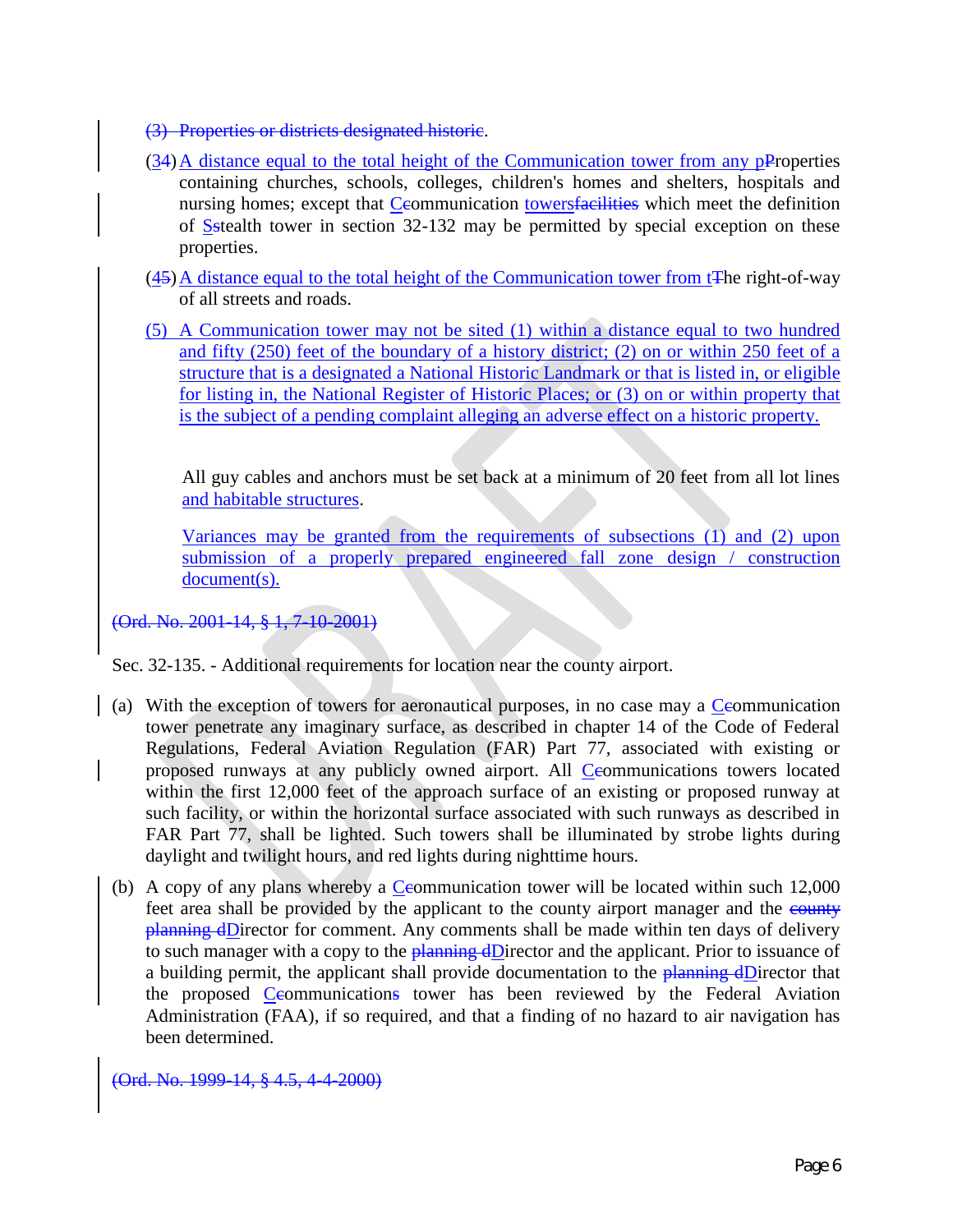Sec. 32-136. - Maximum height of <del>freestanding Ceo</del>mmunication towers. See the Zoning Use Matrix found in Chapter 38 of the Oconee County Code of Ordinances.

| <b>District</b>         | <b>Maximum Height</b>  |
|-------------------------|------------------------|
| <b>Residential</b>      | Not exceeding 175 feet |
| <b>Commercial</b>       | Not exceeding 200 feet |
| Industrial/agricultural | Not exceeding 250 feet |

The maximum height of freestanding communication towers shall be as follows:

### (Ord. No. 1999-14, § 4.6, 4-4-2000)

Sec. 32-137. - Permitted height of building-mounted Ceommunication towers.

A Ceommunication tower shall not exceed 20 feet in height if mounted on a building or any structure other than a freestanding or guyed Ceommunications tower.

(Ord. No. 1999-14, § 4.7, 4-4-2000)

Sec. 32-138. - Application requirements.

The following information shall be submitted for all applications for approval of a Ceommunication tower:

- (1) (4)Structural Specifications. Two copies of the specifications for proposed structures and antennae, including description of design characteristics and material.
- (2) Technical Specifications.

For each antenna to be installed

- Manufacturer and model number
- Frequency Bband used for transmitting and Rreceiving
- Effective radiating power
- Mounting position above ground
- A Study demonstrating compliance with FCC RF exposure limits (all antennas)
- (32) *Site plan.* Two copies of a site plan drawn to scale showing property boundaries, Ceommunication tower location, Ceommunication tower height, guy wires and anchors, Security Fencing, Screening, existing structures, photographs or elevation drawings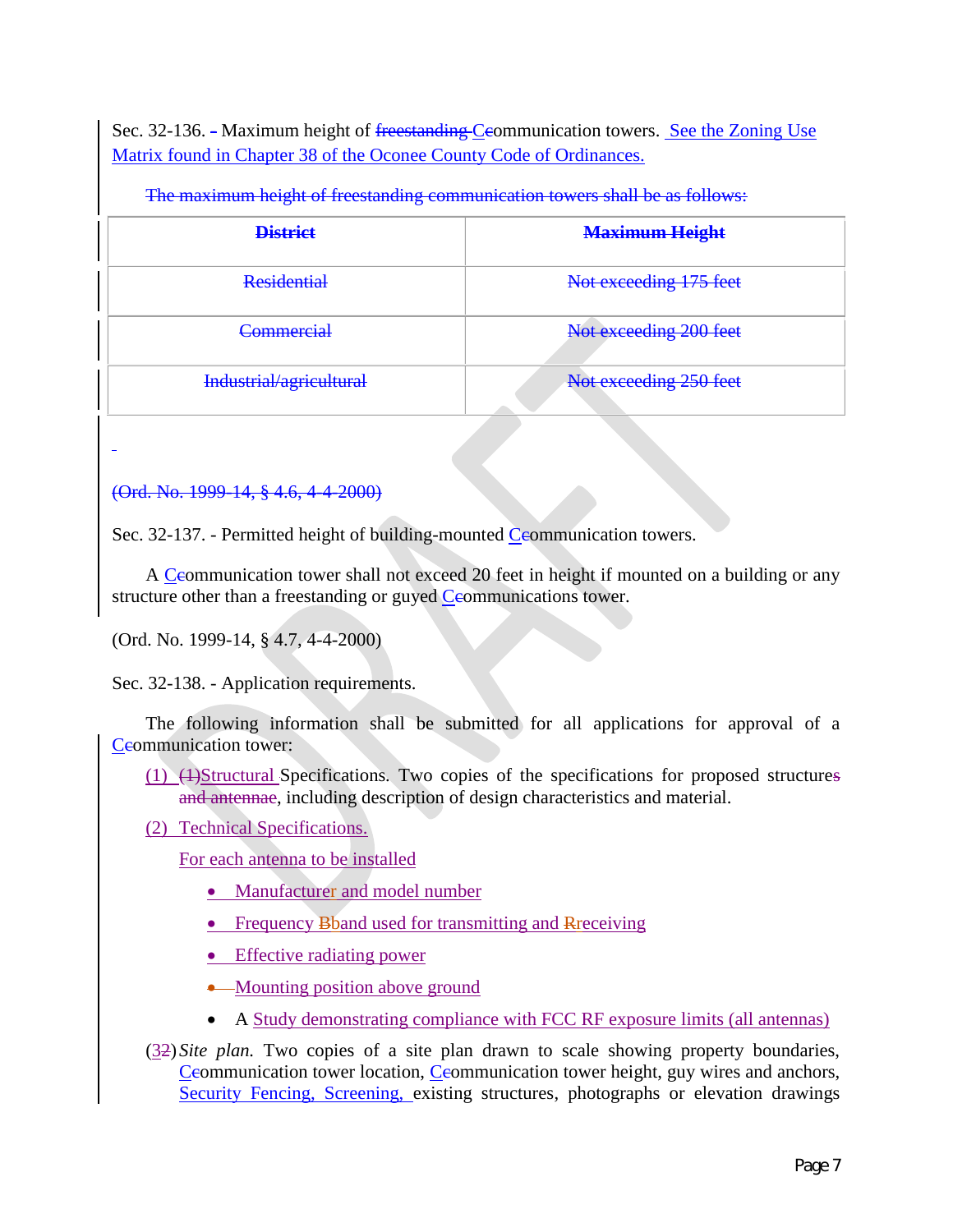depicting typical design of proposed structures, parking, fences, landscape plan, and existing land uses on adjacent property. A site plan is not required if antenna is to be mounted on an approved existing structure. Prototypical drawings indicating various types of equipment to be located on the Ceommunication tower may be submitted at the time of the permit application. Identification of the owners of all antennae and equipment to be located on the site. Other equipment may be added to the Ceommunication tower without additional permits or inspections as long as electrical wiring is not required.

- (3) *Location map.* Two copies of a current map, or update for an existing map on file, showing locations geographic coordinates of the Communication tower's applicant's antennae, calculated coverage areas, facilities, location of existing nearby (within 3 miles) Ceommunication towers, and proposed Ceommunication towers, serving contiguous areas. any property within the county are required. An applicant may request that specific proprietary or confidential information be withheld from the public record.
- (4) *Owner authorization.* Written authorization from the site owner for the application.
- (5) *Visual impact analysis.* A line of sight analysis showing the potential visual and aesthetic impact on adjacent residential districts.
- (6) *Alternative to co-location or stealth design.* Co-located or stealth designs shall be required unless satisfactory documented evidence can be provided indicating that:
	- a. The proposed antenna and equipment cannot be accommodated and function as required;
	- b. The applicant's technical design requirements are such that without unreasonable modifications they cannot function on any existing structure or Ceommunication tower under the control of applicant; and
	- c. The applicant has considered all available publicly owned sites, and available privately owned sites occupied by a compatible use, including all applicable sites or locations or a combination of sites and locations as described under section 32- 133(b) for priority of approval and the applicant has demonstrated that for the reasons described in section 32-133(b) that these sites and/or locations are unsuitable for operation of the facility under applicable state and federal communications regulations, the applicant's technical design requirements and/or valid economic reasons.
- (7) *Indemnity.* The applicant must show by certificate from a registered engineer that the proposed facility will contain only equipment meeting FCC rules, and must file with the planning dDirector a written indemnification agreement, on a form approved by the county. The applicant must also file with the County of the county and proof of liability insurance or financial ability to respond to claims up to \$1,000,000.00 in the aggregate which may arise from operation of the facility during its life, at no cost to the county, in a form approved by the county attorney.
- (8) *Application fees.* All *C*eommunication tower applications shall include a check made out to the county treasurer in an amount to be determined by the  $\frac{\text{planning d} \text{Directory}}{\text{q}}$ , based upon a schedule of fees enacted by the county council. Additional fees may be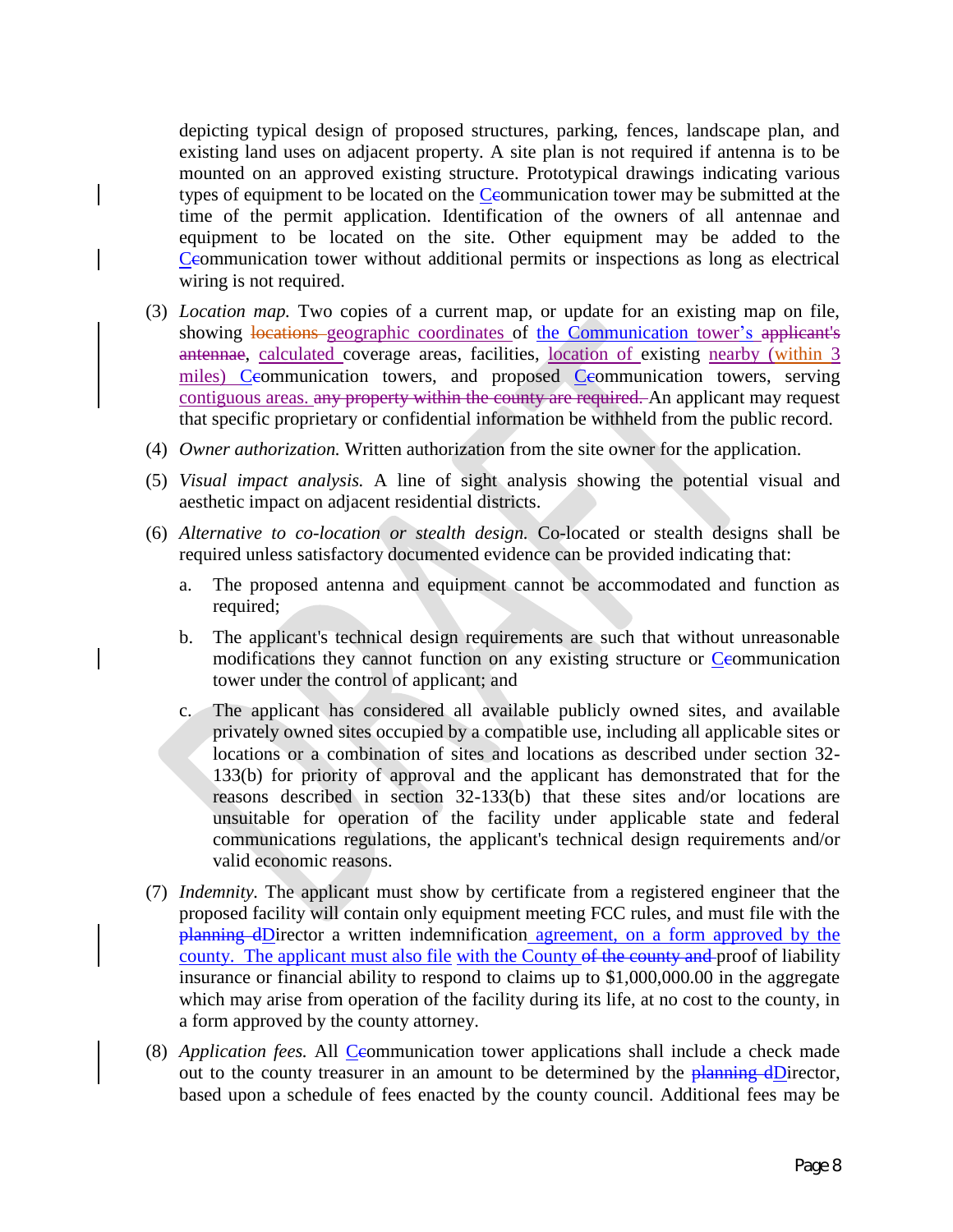imposed in order to offset the costs associated with processing applications for special exceptions, appeals, or variances.

### (Ord. No. 1999-14, § 4.8, 4-4-2000)

Sec. 32-139. - Special exceptions, variances and appeals.

- (a) *Special exception.* Unless indicated otherwise, Communications towers are permitted in the county only by special exception, approved by the board the Board, within the criteria of the performance standards ordinance. The **B**board shall conduct a public hearing on each request for a special exception. All public hearings shall be advertised in a newspaper of general circulation in the county at least 15 days in advance of the hearing.
- (b) *Variance.* An applicant may submit a request to the Bboard for a variance from this or any other applicable land use ordinance. The Bboard shall hear and decide appeals for a variance from the requirements of the performance standards ordinance when strict application of the provisions of the article would result in unnecessary hardship. A variance may be granted in an individual case of unnecessary hardship if the Bboard makes and explains in writing a unique, exceptional and otherwise unusual circumstance as provided for in general criteria for granting a variance in Aarticle I of this chapter. Special exceptions and variances, may be applied for simultaneously and considered by the **B**board simultaneously.
- (c) *Appeals.* Applications for appeal shall be submitted through the planning dDirector to the Bboard. All appeals shall be accompanied by copies of the original application, supporting maps and documentation and shall include a detailed written summary of the alleged error or misinterpretation of this article by the  $\frac{1}{2}$  planning dDirector in not granting approval to the original application. A copy shall be provided for each  $\frac{B}{B}$ board member and the planning  $\frac{dD}{dx}$  and other copies as may be required by the planning  $dD$  irector. Appeals shall be heard by the **board**Board within 45 days of submission of the completed application to the planning dDirector.

(Ord. No. 1999-14, § 4.9, 4-4-2000)

Sec. 32-140. - Additional criteria for evaluating special exceptions and variances.

- (a) *Application; conditions.* All application requirements imposed by section 32-138 must be met.
- (b) *Setback requirements; additional conditions.* The applicant must demonstrate that the proposed Ccommunication tower location is sufficient to satisfy setback requirements and must satisfy such other additional conditions, if any, necessary to remove dangers to safety and to protect adjacent property.
- (c) *Residential service area.* If location in a Rresidential district, as defined in O.C. Code § 38- 10.7 has been requested, the applicant must show that the area cannot be adequately served by a facility placed in a nonresidential district for valid technical reasons.
- (d) *Preferred locations in residential districts.* In the unusual circumstance the board shall grant a special exception and permit the location of a communications tower in a residential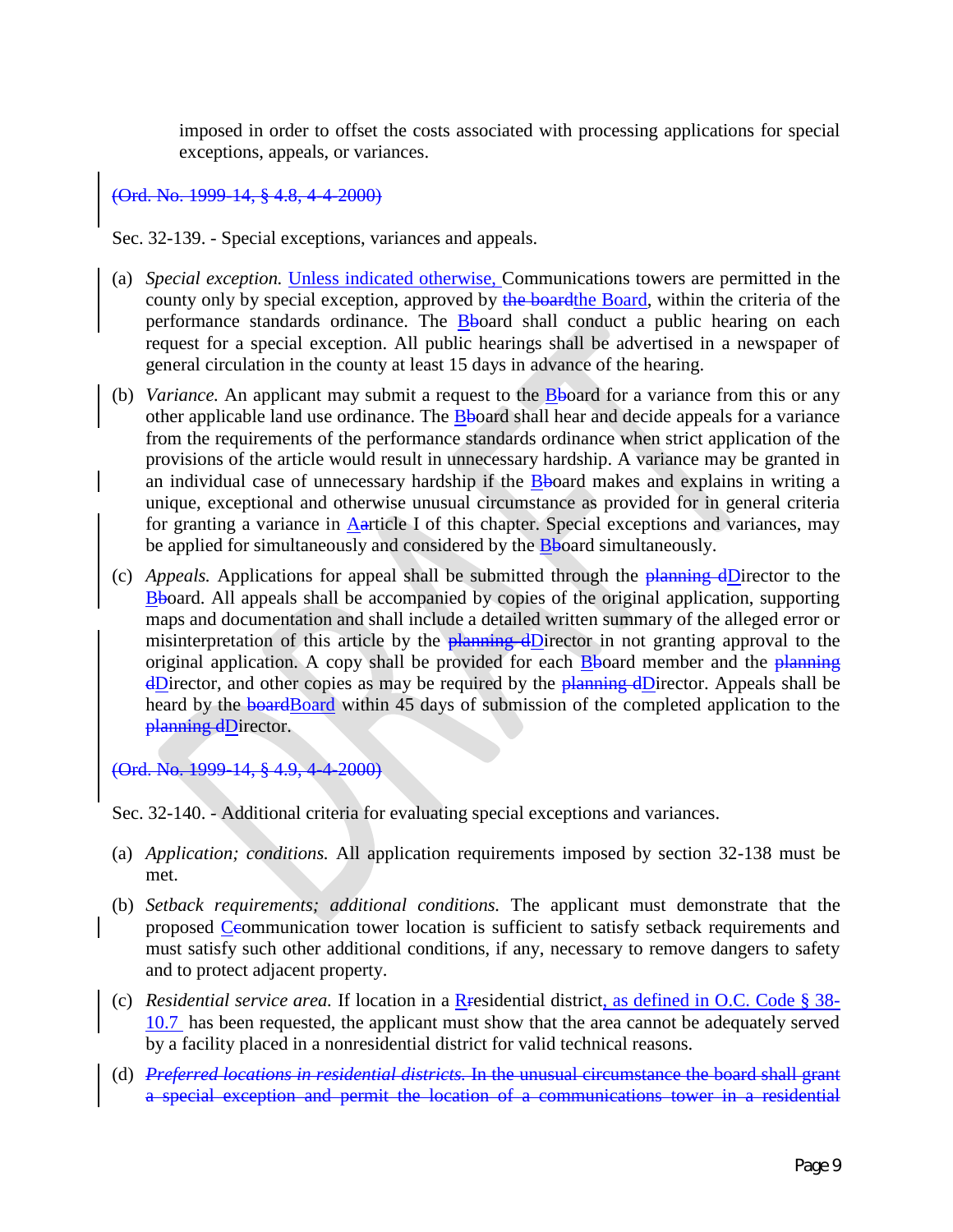district, the communication tower shall not be located on a parcel occupied by a residential structure. Preferred locations may include, but are not limited to, schools, churches, and public utilities.

- (e) *Greenspaces.* If location in a Rresidential district has been requested, the tower shall not be located on land designated for public recreational uses on the county land use plan.
- (f) *Priority of approval.* If a location is requested which does not meet the requirements under section 32-133(b) for priority of approval the applicant must demonstrate that all alternative sites and locations or combinations thereof provided for in section 32-133(b) have been considered by the applicant, and the applicant has demonstrated that for the reasons described these sites and/or locations or combinations thereof cannot adequately serve the area for valid technical or economic reasons and are unsuitable for operation of the facility under applicable communications regulations.
- (g) *Denial on substantial evidence.* The Federal Telecommunications Act of 1996 requires that a denial of a permit be supported by substantial evidence. The Bboard shall maintain a written record of all appeal proceedings and shall maintain supporting documentation for any and all decisions.

(Ord. No. 1999-14, § 4.10, 4-4-2000)

Sec. 32-141. - Annual report required.

All companies that operate or maintain ownership of  $C$ eommunication towers in the county shall submit an annual report to the Ceounty planning Community Development department no later than January 15 of each year. The report shall include a description of all of its the company's active and inactive facilities located in the county, co-locations of its own equipment, co-locations of other companies using its facilities, and shall include telephone numbers and addresses for company officials and maintenance personnel.

(Ord. No. 1999-14, § 4.11, 4-

Sec. 32-142. - Technical assistance required.

The planning dDirector (prior to issuing a permit) and the Bboard (prior to issuing a permit by special exception or deciding an appeal or request for variance) may make use of technical consultants to review applications and to determine if the standards in this article are met. The permit applicant shall be required to bear the cost of the required technical services. The planning dDirector shall estimate any expenses and shall require payment with the completed application. Additional expenses shall be invoiced by the county finance department to the applicant. Amounts in excess of required fees and actual expenses shall be returned to the applicant.

(Ord. No. 1999-14, § 4.12, 4-4-2000)

Secs. 32-143—32-170. - Reserved.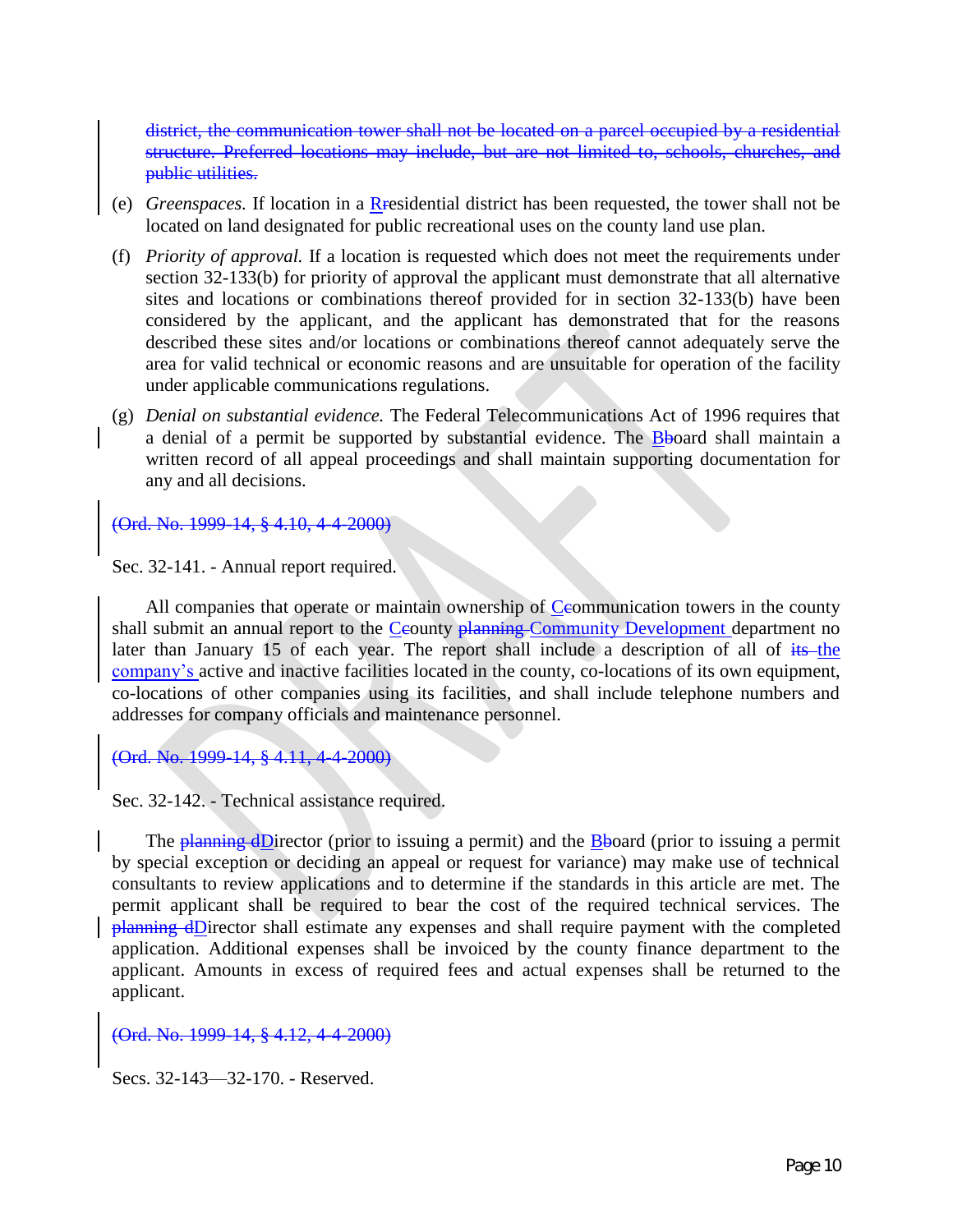## Zoning Use Matrix

| <b>Uses</b>                                                                                                                                             | <b>TRD</b>              | <b>AD</b>               | <b>ARD</b>              | CD                      | <b>RRD</b>              | PRLD                    | RD                      | <b>LRD</b>              | CCD                     | <b>HCD</b>              |                         | <b>ID MUD</b>           |
|---------------------------------------------------------------------------------------------------------------------------------------------------------|-------------------------|-------------------------|-------------------------|-------------------------|-------------------------|-------------------------|-------------------------|-------------------------|-------------------------|-------------------------|-------------------------|-------------------------|
|                                                                                                                                                         | Zoning Use Matrix       |                         |                         |                         |                         |                         |                         |                         |                         |                         |                         |                         |
| Agricultural production, crops, livestock,<br>and poultry                                                                                               | $\overline{P}$          | P                       | $\sf X$                 | P                       | P                       | X                       | X                       | $\sf X$                 | X                       | $\sf X$                 | $\sf X$                 | X                       |
| Agricultural production, crops, livestock,<br>and poultry (excluding commercial<br>chicken houses, commercial hog parlors,<br>and commercial feed lots) | P                       | P                       | P                       | P                       | P                       | X                       | P                       | X                       | P                       | P                       | $\mathsf{P}$            | X                       |
| Agricultural support services-<br>veterinarians, kennels, feed/seeds, supply<br>stores, implements, etc.                                                | P                       | $\overline{P}$          | P                       | Χ                       | $\mathsf{P}$            | χ                       | χ                       | $\sf X$                 | P                       | $\mathsf{P}$            | $\mathsf{P}$            | χ                       |
| Air strips                                                                                                                                              | S                       | S.                      | X                       | $\mathsf{X}$            | $\mathsf{S}$            | X                       | X                       | X                       | X                       | S                       | S                       | χ                       |
| <b>Auction houses</b>                                                                                                                                   |                         | $\mathsf{P}$            | $\mathsf{S}$            | $\chi$                  | $\mathsf{P}$            | $\chi$                  | Χ                       | X                       | $\mathcal{C}$           | $\mathcal{C}$           | $\sf X$                 | $\mathcal{C}$           |
| Auditorium/Indoor Public Assembly                                                                                                                       | P                       | S                       | X                       | Χ                       | $X -$                   | $\mathsf{X}$            | χ                       | Χ                       | P                       | P                       | $\sf X$                 | Χ                       |
| <b>Bed and Breakfast Inns</b>                                                                                                                           | P                       | $\mathsf C$             | $\mathsf{P}$            | $\mathsf{S}$            | $\mathsf{P}$            | $\sf X$                 | S                       | S                       | $\mathcal{C}$           | P                       | $\sf X$                 | χ                       |
| Building and Trade Contractors, including<br>materials and supply uses                                                                                  | $\overline{P}$          | P                       | S                       | X                       | X                       | X                       | X                       | X                       | P                       | $\mathsf{P}$            | $\mathsf{P}$            | P                       |
| Cemeteries and accessory uses                                                                                                                           | $\overline{P}$          | P                       | P                       | P                       | P                       | X                       | P                       | Χ                       | $\mathcal{C}$           | P                       | $\mathsf{P}$            | P                       |
| Civic, fraternal, professional, and political<br>organizations                                                                                          |                         | P                       | P                       | χ                       | ${\sf P}$               | χ                       | $\mathsf{S}$            | $\sf X$                 | P                       | $\mathsf{P}$            | χ                       | P                       |
| Commercial Fishing, Hunting and Trapping                                                                                                                |                         | P                       | $\mathsf{S}$            | $\mathsf S$             | $\mathsf{S}$            | $\mathsf{S}$            | χ                       | X                       | $\sf X$                 | χ                       | $\sf X$                 | χ                       |
| Communications towers (up to 75 feet)                                                                                                                   | P                       | $\overline{\mathsf{P}}$ | $\overline{\mathsf{P}}$ | P                       | P                       | $\overline{\mathsf{P}}$ | $\overline{\mathsf{P}}$ | $\overline{\mathsf{P}}$ | P                       | P                       | $\overline{\mathsf{P}}$ | $\overline{\mathsf{P}}$ |
| Communications towers (greater than 75<br>feet)                                                                                                         | $\overline{\mathsf{S}}$ | $\overline{\mathsf{S}}$ | $\overline{\mathsf{S}}$ | $\overline{\mathsf{S}}$ | $\overline{\mathsf{S}}$ | $\overline{\mathsf{S}}$ | X                       | X                       | $\overline{\mathsf{S}}$ | $\overline{\mathsf{S}}$ | $\overline{\mathsf{S}}$ | $\overline{\mathsf{S}}$ |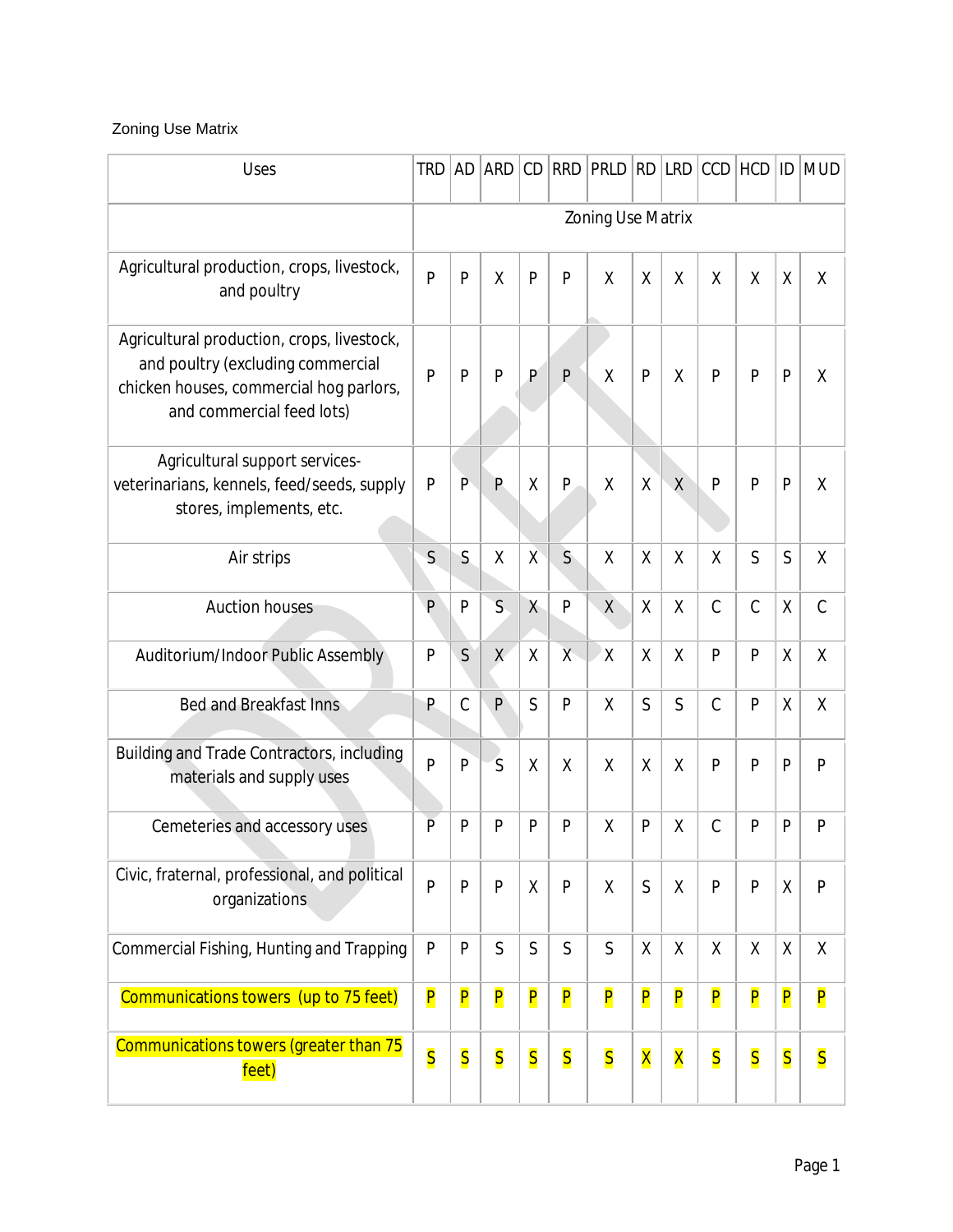| <b>Conservation subdivisions</b>                              | $\mathcal{C}$ | $\mathcal{C}$ | $\mathcal{C}$  | $\mathsf{S}$   | $\mathcal{C}$  | X              | $\mathcal{C}$  | $\mathcal{C}$ | X              | $\mathcal{C}$ | χ            | $\mathcal{C}$ |
|---------------------------------------------------------------|---------------|---------------|----------------|----------------|----------------|----------------|----------------|---------------|----------------|---------------|--------------|---------------|
| Convenience stores (excluding motor<br>vehicle services)      | P             | S             | S              | X              | S              | X              | X              | $\sf X$       | P              | $\mathsf{P}$  | $\mathsf{P}$ | P             |
| Correctional facilities and half-way houses                   | χ             | X             | X              | Χ              | Χ              | X              | X              | X             | X              | $\sf X$       | S            | χ             |
| Day Care Facilities (all ages)                                | P             | P             | $\mathsf{S}$   | χ              | S              | χ              | S              | $\mathsf{S}$  | P              | P             | χ            | S             |
| Distribution and other Warehouses                             | P             | P             | X              | X              | $\mathsf{X}$   | $\sf X$        | χ              | X             | $\mathsf{S}$   | P             | $\mathsf{P}$ | S             |
| Educational buildings, and Research<br>Facilities (all types) | $\mathsf{S}$  | $\mathsf{S}$  | $\chi$         | $\overline{S}$ | $\mathsf{S}$   | $\overline{P}$ | S              | $\sf X$       | $\overline{P}$ | $\mathsf{P}$  | $\mathsf{P}$ | S             |
| <b>Emergency services</b>                                     | $\mathsf{P}$  | P.            | P              | X              | $\mathsf{P}$   | $\sf X$        | $\overline{P}$ | $\mathsf{P}$  | P              | $\mathsf{P}$  | $\mathsf{P}$ | P             |
| Farm and roadside markets                                     | P             | P             | P              | P              | P              | $\mathsf{P}$   | $\sf X$        | X             | P              | $\mathsf{P}$  | $\sf X$      | $\sf X$       |
| <b>Financial Services</b>                                     | P             | S             | $\sf X$        | $\sf X$        | $\overline{X}$ | $\sf X$        | $\sf X$        | $\sf X$       | P              | $\mathsf{P}$  | $\sf X$      | P             |
| Forestry/Silviculture                                         | P.            | P             | P              | P              | P              | P              | $\mathsf{P}$   | $\mathsf{P}$  | P              | P             | $\mathsf{P}$ | P             |
| Fuel supply services                                          | X             | P             | $\overline{X}$ | X              | X              | $\sf X$        | χ              | X             | S              | P             | $\mathsf{P}$ | S             |
| <b>Funeral homes and services</b>                             | $\sf X$       | $\sf X$       | $\overline{X}$ | $\mathsf{X}$   | X              | $\sf X$        | $\sf X$        | $\sf X$       | P              | P             | $\sf X$      | P             |
| Golf courses, country clubs, driving ranges                   | $\mathsf{S}$  | $\sf X$       | S              | X              | X              | $\sf X$        | P              | $\mathsf{P}$  | X              | P             | $\sf X$      | Χ             |
| Government buildings (excluding<br>correctional facilities)   | P             | $\mathsf S$   | χ              | S              | $\mathsf{P}$   | $\mathsf{P}$   | $\mathsf{P}$   | Χ             | P              | $\mathsf{P}$  | $\mathsf{P}$ | $\mathsf{P}$  |
| <b>Group Homes</b>                                            |               | $\mathsf{S}$  | $\mathsf{S}$   | X              | $\mathsf{S}$   | $\mathsf{S}$   | $\mathsf S$    | X             | Χ              | χ             | $\sf X$      | S             |
| Greenhouses, nurseries, and landscape<br>commerical services  | P             | P             | P              | $\mathsf{S}$   | $\mathsf{P}$   | X              | χ              | $\sf X$       | P              | P             | $\mathsf{P}$ | P             |
| Gun and Archery clubs and shooting<br>ranges                  |               | S             | χ              | $\mathsf S$    | $\mathsf S$    | X              | χ              | χ             | χ              | $\mathsf S$   | $\sf X$      | χ             |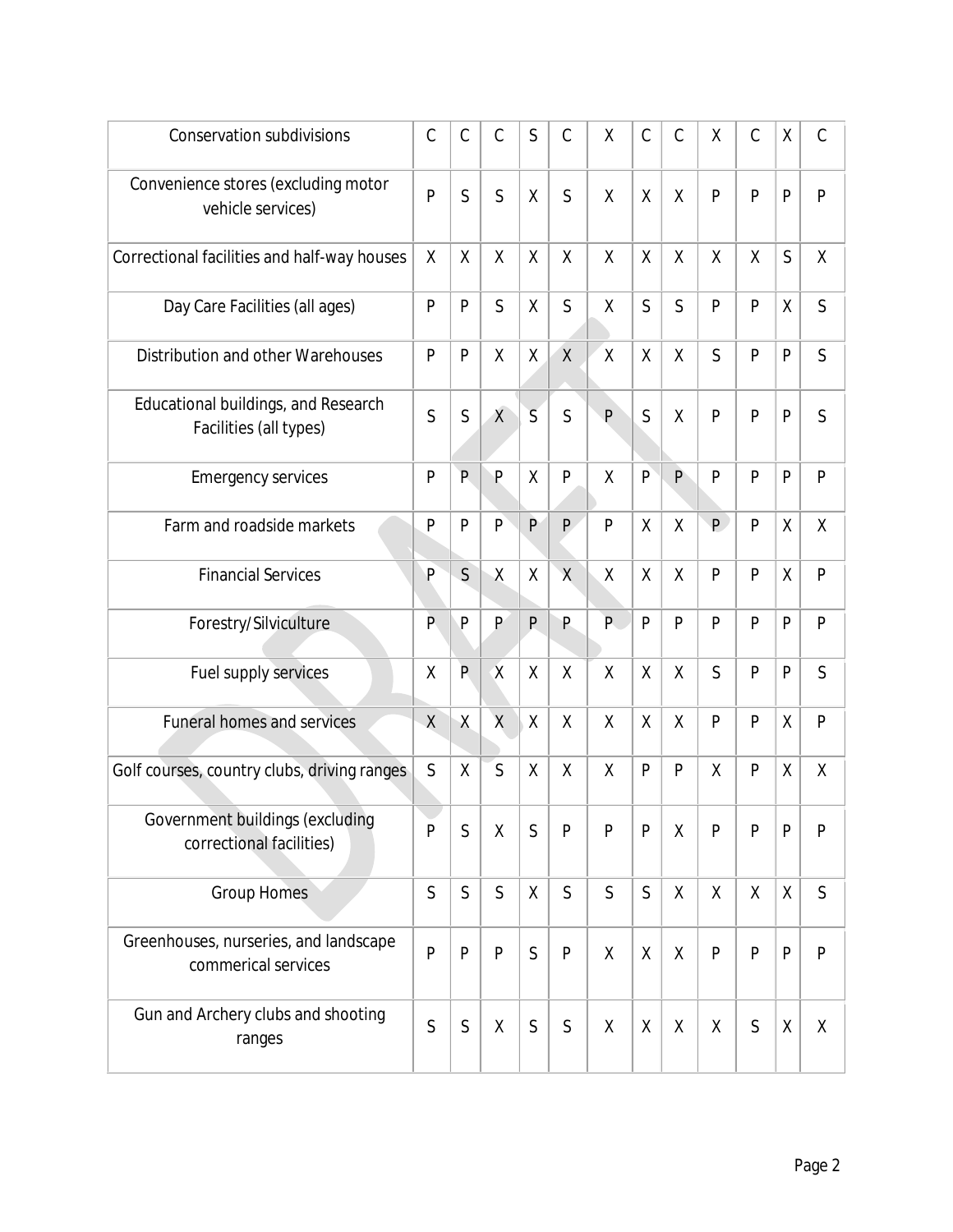| Health care services, service retail, and<br>emergency short term shelters | P             | $\overline{P}$ | S              | $\mathsf{X}$   | $\overline{P}$          | $\mathsf{X}$ | $\sf X$       | $\sf X$      | P            | $\mathsf{P}$  | $\sf X$      | P             |
|----------------------------------------------------------------------------|---------------|----------------|----------------|----------------|-------------------------|--------------|---------------|--------------|--------------|---------------|--------------|---------------|
| Home occupations and businesses                                            | $\mathcal{C}$ | $\mathsf C$    | $\mathsf C$    | $\mathcal{C}$  | $\mathcal{C}$           | $\sf X$      | $\mathcal{C}$ | $\mathsf C$  | $\mathsf C$  | $\mathcal{C}$ | $\sf X$      | $\mathcal{C}$ |
| Hotels, Motels, and Inns                                                   | S             | $\mathsf{S}$   | $\sf X$        | Χ              | $\sf X$                 | $\sf X$      | X             | $\sf X$      | P            | $\mathsf{P}$  | $\sf X$      | $\sf X$       |
| Laundry Mats                                                               | P             | P              | P              | Χ              | $\sf X$                 | χ            | Χ             | Χ            | P            | P             | $\sf X$      | $\mathsf{P}$  |
| Laundry and dry cleaning services                                          | $\mathsf{P}$  | χ              | Χ              | Χ              | $\sf X$                 | $\sf X$      | χ             | Χ            | P            | P             | χ            | S             |
| Light Manufacturing                                                        | P             | S              | X              | $\overline{X}$ | $\sf X$                 | X            | Χ             | X            | $\mathsf{S}$ | P             | $\mathsf{P}$ | S             |
| Liquor stores and bars                                                     | Χ             | $\overline{X}$ | $\overline{X}$ | $\sf X$        | $\sf X$                 | $\sf X$      | $\sf X$       | $\sf X$      | Ś            | S             | $\sf X$      | S             |
| Lumber and saw mills (permanent)                                           | P             | P              | $\sf X$        | X              | $\chi$                  | $\sf X$      | $\sf X$       | $X -$        | X            | $\sf X$       | $\mathsf{P}$ | Χ             |
| Lumber and saw mills (portable)                                            | P             | $\overline{P}$ | P              | $\mathsf{P}$   | P                       | P            | P             | P            | P            | P             | $\mathsf{P}$ | P             |
| Manufactured Home Dealer                                                   | $\sf X$       | $\sf X$        | $\sf X$        | $\sf X$        | χ                       | X            | Χ             | $\sf X$      | X            | P             | P            | Χ             |
| <b>Heavy Manufacturing</b>                                                 | X             | $\chi$         | X              | $\mathsf{X}$   | $\overline{\mathsf{X}}$ | Χ,           | $\sf X$       | $\sf X$      | $\sf X$      | S             | P            | $\sf X$       |
| Marinas                                                                    | $\mathsf{S}$  | $\mathsf{S}$   | $\mathsf{S}$   | Χ              | S                       | $\mathsf{S}$ | $\mathsf{S}$  | $\mathsf{S}$ | P            | P             | P            | Χ             |
| Mini storage or mini warehouses                                            | Χ             | $\sf X$        | $\sf X$        | χ              | χ                       | χ            | χ             | Χ            | P            | P             | P            | Χ             |
| Mining                                                                     | $\mathsf{S}$  | S              | Χ              | X              | χ                       | $\sf X$      | X             | Χ            | Χ            | χ             | χ            | χ             |
| Mixed Use Buildings and parcels                                            | $\mathsf{P}$  | P              | Χ              | $\mathsf{X}$   | $\mathsf{P}$            | $\sf X$      | $\mathsf{S}$  | $\sf X$      | P            | P             | $\sf X$      | P             |
| Motor vehicle parking and garages (as a<br>principal business use)         |               | χ              | $\sf X$        | χ              | χ                       | X            | X             | X            | P            | P             | P            | χ             |
| Motor vehicle sales and rental                                             | $\mathsf{S}$  | χ              | $\sf X$        | $\sf X$        | $\sf X$                 | $\sf X$      | $\sf X$       | $\sf X$      | P            | P             | P            | $\sf X$       |
| Motor vehicle services and repair                                          | ${\sf P}$     | $\mathsf{P}$   | P              | $\sf X$        | $\sf X$                 | $\sf X$      | $\mathsf{X}$  | $\sf X$      | $\mathsf C$  | ${\sf P}$     | P            | $\mathsf C$   |
| Motor vehicle services and gas stations                                    | P             | $\mathsf{P}$   | χ              | χ              | $\mathsf{P}$            | X            | X             | $\sf X$      | P            | P             | P            | $\mathsf{P}$  |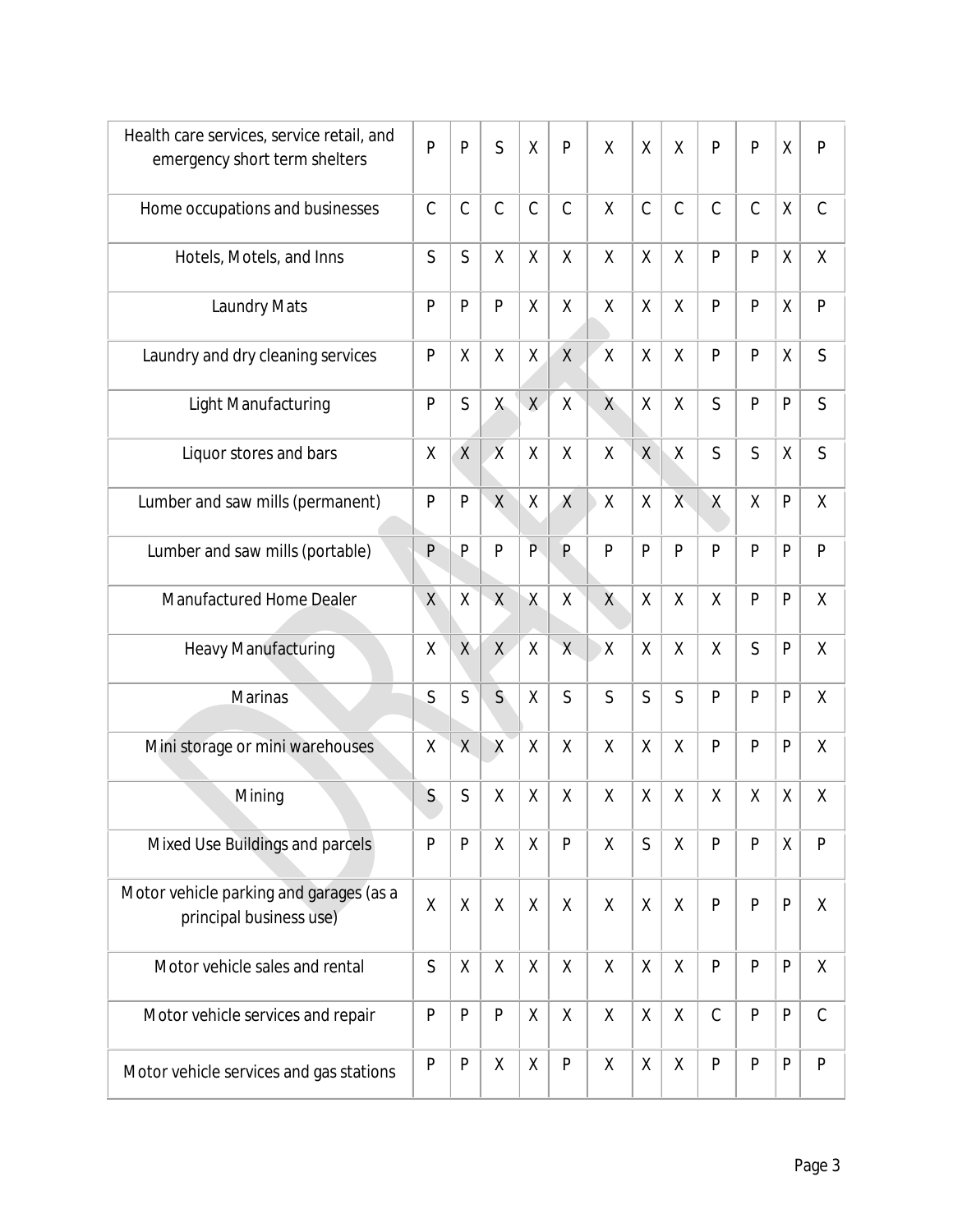| (excluding truck stops)                                                                             |              |                |                |                |              |                |                |              |              |              |              |               |
|-----------------------------------------------------------------------------------------------------|--------------|----------------|----------------|----------------|--------------|----------------|----------------|--------------|--------------|--------------|--------------|---------------|
| Movie theater                                                                                       | P            | χ              | χ              | X              | χ            | χ              | Χ              | Χ            | $\mathsf{S}$ | P            | $\sf X$      | Χ             |
| Multi-family residential development<br>(structures containing 5 or more<br>residential units)      | $\mathsf{P}$ | χ              | S              | Χ              | Χ            | $\sf X$        | S              | S            | $\mathsf{S}$ | P            | $\sf X$      | S             |
| Multi-family residential development<br>(structures containing no more than 4<br>residential units) | P            | Χ              | S              | Χ              | $\mathsf{X}$ | $\chi$         | P              | S            | $\mathsf{S}$ | S            | χ            | P             |
| Museums, cultural centers, historical<br>sites, sightseeing, and similar institutions               | P            | P              | P              | S              | $\mathsf{P}$ | $\mathsf{P}$   | P              | Χ            | P            | P            | Χ            | P             |
| Office uses, general                                                                                | $\mathsf{P}$ | $\sf X$        | $\sf X$        | Χ              | $\chi$       | $\sf X$        | $\mathsf{S}$   | $\mathsf{X}$ | P            | $\mathsf{P}$ | $\sf X$      | P             |
| <b>Outdoor Retail</b>                                                                               | P            | P              | P              | $\overline{X}$ | $\mathsf{P}$ | χ              | Χ              | Χ            | P            | P            | X            | $\mathcal{C}$ |
| Places of worship                                                                                   | P            | P              | $\overline{P}$ | P              | P            | $\mathsf{P}$   | P              | P            | P            | P            | S            | $\mathsf{P}$  |
| Public, Private, and Commercial parks and<br>recreation, camping or social facilities               | $\mathsf{P}$ | $\overline{P}$ | P              | $\overline{S}$ | $\mathsf{P}$ | $\overline{P}$ | $\overline{P}$ | S            | P            | P            | $\sf X$      | $\sf X$       |
| Public and private utilities                                                                        | P            | $\mathsf{P}$   | P              | P              | P            | P              | χ              | $\sf X$      | P            | P            | P            | P             |
| Railroad stations                                                                                   | P            | $\sf X$        | $\overline{X}$ | Χ              | $\sf X$      | $\sf X$        | X              | $\sf X$      | P            | P            | P            | $\sf X$       |
| Residential care facilities                                                                         | $\mathsf{S}$ | $\mathsf X$    | $\mathsf X$    | $\mathsf X$    | S            | $\mathsf X$    | $\mathsf S$    | X            | ${\sf P}$    | ${\sf P}$    | $\sf X$      | S             |
| Restaurants (up to 2,500 square feet)                                                               |              | ${\sf P}$      | $\mathsf{S}$   | χ              | $\mathsf C$  | $\sf X$        | X              | χ            | P            | P            | $\mathsf{S}$ | $\mathsf{P}$  |
| Restaurants (greater than 2,500 square<br>feet)                                                     | $\mathsf{S}$ | $\mathsf S$    | $\mathsf{X}$   | χ              | $\mathsf S$  | $\sf X$        | χ              | $\sf X$      | $\mathsf{P}$ | $\mathsf{P}$ | $\mathsf{S}$ | S             |
| Retail uses (up to 5,000 square feet)                                                               | P            | $\mathsf S$    | $\mathsf{S}$   | χ              | $\mathsf{P}$ | X              | X              | X            | P            | P            | P            | $\mathsf{P}$  |
| Retail uses (5,000-50,000 square feet)                                                              | $\mathsf S$  | Χ              | χ              | χ              | $\mathsf S$  | Χ              | X              | X            | χ            | ${\sf P}$    | $\mathsf{P}$ | S             |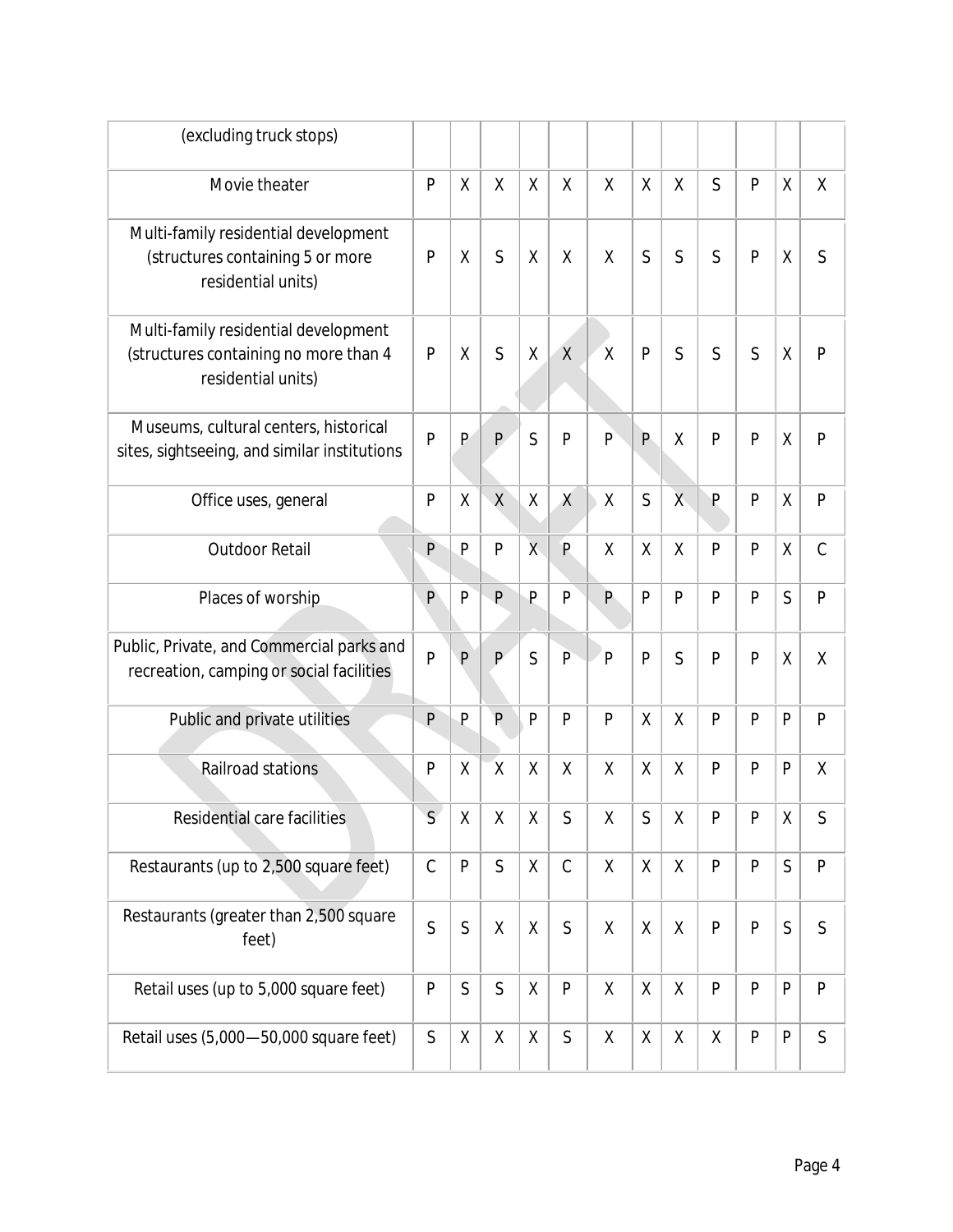| Retail uses (greater than 50,000 square<br>feet)                                      | $\mathsf{X}$   | $\sf X$        | $\sf X$        | X       | $\sf X$        | X       | $\sf X$ | $\sf X$ | $\sf X$        | P            | S            | $\sf X$ |
|---------------------------------------------------------------------------------------|----------------|----------------|----------------|---------|----------------|---------|---------|---------|----------------|--------------|--------------|---------|
| Roadside Stands                                                                       | P              | P              | P              | P       | P              | X       | P       | P       | P              | P            | $\mathsf{P}$ | P       |
| Salvage yard, Junkyard, and Recycling<br>Operations                                   | S              | S              | $\sf X$        | X       | $\sf X$        | X       | $\sf X$ | $\sf X$ | $\sf X$        | $\sf X$      | $\mathsf{P}$ | $\sf X$ |
| Single-family detached residential                                                    | P              | P              | P              | P       | P.             | X       | P       | P       | $\overline{P}$ | P            | $\sf X$      | P       |
| Single-family subdivisions (10 units or<br>less)                                      | $\overline{P}$ | S              | P              | $\sf X$ | $\hat{P}$      | Χ       | P       | P       | P              | $\sf X$      | $\sf X$      | P       |
| Single-family subdivisions (more than 10<br>units)                                    | S              | $\sf X$        | $\overline{X}$ | $\sf X$ | $\sf X$        | $\sf X$ | P       | P       | S              | $\sf X$      | X            | S       |
| Solid waste landfill and Waste<br>Management Services; (excluding<br>hazardous waste) | S              | S              | $\sf X$        | X       | $\overline{X}$ | $\sf X$ | $\sf X$ | $\sf X$ | X              | $\sf X$      | S            | $\sf X$ |
| Taxidermy, slaughter houses and wild<br>game processing                               | $\mathsf{P}$   | $\overline{P}$ | $\mathsf{S}$   | S       | P              | $\chi$  | X       | $\sf X$ | S              | S            | $\sf X$      | $\sf X$ |
| Waste management services (excluding<br>hazardous waste)                              | $\mathsf{S}$   | S              | X              | $\sf X$ | X              | X       | X       | $\sf X$ | $\sf X$        | $\mathsf{X}$ | P            | X       |

X—Not permitted

P—Permitted

C—Conditional use - permitted if conditions are met

S—Special exception - approved by Board of Zoning Appeals

(Ord. No. 2012-14, § 1, 5-15-2012)